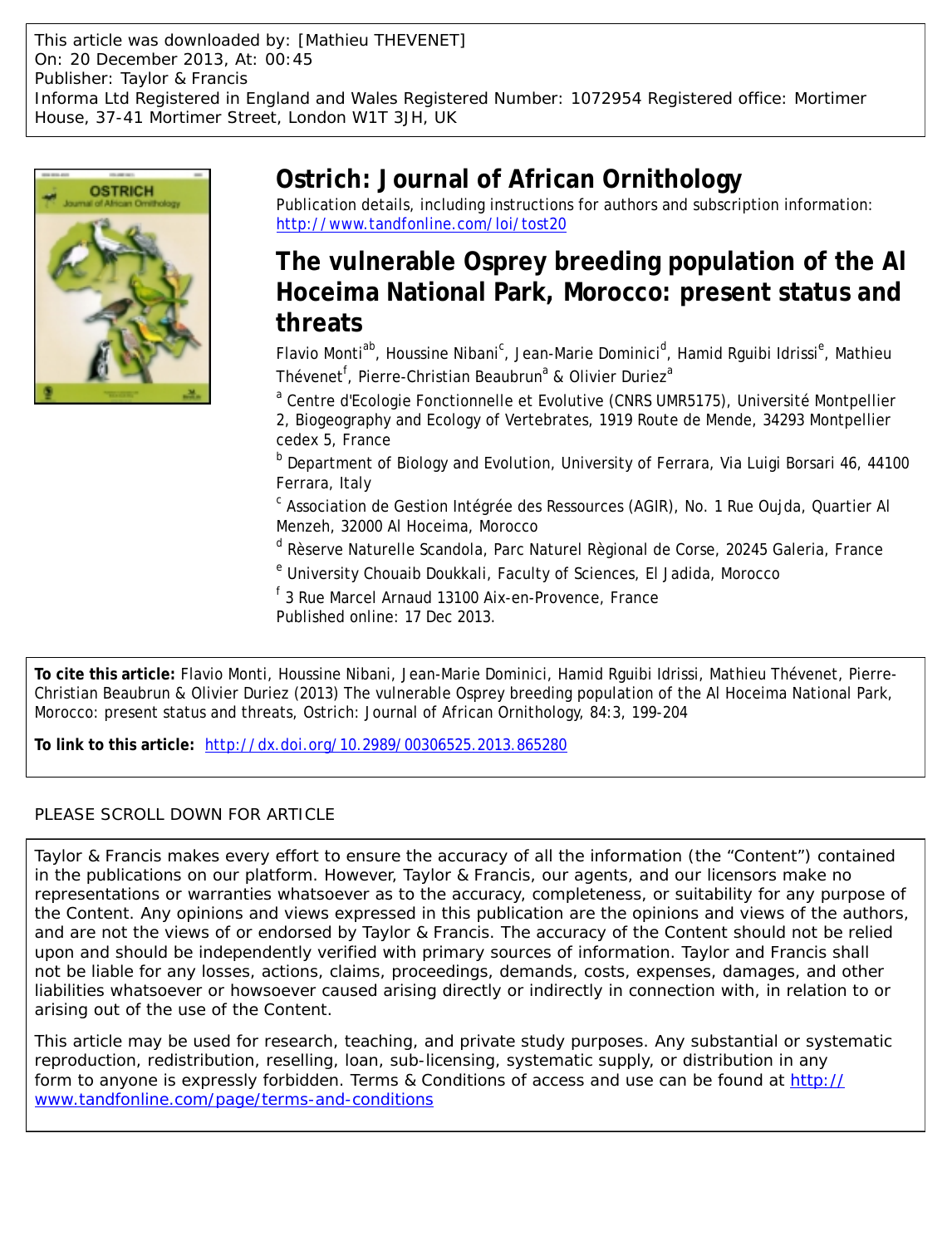## **The vulnerable Osprey breeding population of the Al Hoceima National Park, Morocco: present status and threats**

Flavio Monti<sup>1,2\*</sup>, Houssine Nibani<sup>3</sup>, Jean-Marie Dominici<sup>4</sup>, Hamid Rguibi Idrissi<sup>5</sup>, Mathieu Thévenet<sup>6</sup>, Pierre-Christian **Beaubrun1 and Olivier Duriez1**

*1 Centre d'Ecologie Fonctionnelle et Evolutive (CNRS UMR5175), Université Montpellier 2, Biogeography and Ecology of Vertebrates, 1919 Route de Mende, 34293 Montpellier cedex 5, France*

*2 Department of Biology and Evolution, University of Ferrara, Via Luigi Borsari 46, 44100 Ferrara, Italy*

*3 Association de Gestion Intégrée des Ressources (AGIR), No. 1 Rue Oujda, Quartier Al Menzeh, 32000 Al Hoceima, Morocco*

*4 Rèserve Naturelle Scandola, Parc Naturel Règional de Corse, 20245 Galeria, France*

*5 University Chouaib Doukkali, Faculty of Sciences, El Jadida, Morocco*

*6 3 Rue Marcel Arnaud 13100 Aix-en-Provence, France*

*\* Corresponding author, e-mail: flavio.monti@cefe.cnrs.fr*

**In the Mediterranean, most areas belonging to the initial distribution range of the Osprey** *Pandion haliaetus* **have been lost and local populations have disappeared in recent decades because of persecution. Even though direct management actions have allowed local partial recovery, the Mediterranean population currently only holds a few tens of breeding pairs and is still exposed to local extinction risks. One of the last Mediterranean Osprey breeding areas lies along the North African coast between Morocco and Algeria. In this paper, we report new information on the Osprey population within the Al Hoceima National Park, Morocco. The status of the population for 2012 and 2013 is reported and compared with data collected during the period 1983–1990. A reduction in number of nests and breeding pairs was observed and a 35.7% decrease in the population size recorded. In addition, we discuss the main identified threats to Osprey habitats (e.g. dynamite and poison fishing) that affect the Osprey breeding population in this area. In this context, we stress the necessity for urgent measures to be adopted at the local scale for the protection of this vulnerable population in the light of a sound conservation strategy also at the scale of the Mediterranean.**

**Keywords:** conservation, Morocco, *Pandion haliaetus*, population, threats

#### **Introduction**

The Osprey *Pandion haliaetus*, is a long-lived raptor distributed on all continents except Antarctica between 49° S and 70° N (Poole 1989). Although most exclusively a tree-nester in the vicinity of rivers and lakes in northern parts of their Palearctic range, in the Mediterranean area Ospreys choose rocky cliffs for nesting, close to marine or brackish water fishing environments (Poole 1989).

Despite direct management actions carried out in the last decades, allowing a partial recovery in Corsica and in the Balearics (Bretagnolle et al. 2008, Triay and Siverio 2008), the Mediterranean population still shows an unfavourable conservation status (Muriel et al. 2010), with less than 80 breeding pairs, distributed between Corsica (32 pairs), the Balearic islands (16–18 pairs), Algeria (supposedly 15–17 pairs) and Morocco (supposedly 14–18 pairs) (Monti 2012). Thanks to reintroduction projects the species is now also breeding in mainland Spain and central Italy since 2009 and 2011, respectively (Muriel et al. 2010, Monti 2012).

The Osprey population of Morocco was discovered only in 1983 when the first exhaustive survey was carried out along the Mediterranean coast (Berthon and Berthon 1984, Thibault et al. 1996). During the period 1983–1990,

the population was regularly monitored, as reported by Hodgkins and Beaubrun (1990). This population, scattered along the rocky coast from Cala Iris to Al Hoceima, is thought to be the only reproductive nucleus in Morocco. Only in 1989, two nests were discovered near Jebha, a small town 30 km west of Cala Iris. In the Chafarinas Islands, two breeding pairs of Osprey were present in 1950 (Terrasse and Terrasse 1997). Since 1994, only one pair inhabits the archipelago, still observed in June 2013 (Triay and Siverio 2008, Monti 2012; G Dell'Ariccia, CEFE-CNRS, pers. comm., 2013). A breeding occurrence has never been proved for the Atlantic coast of the country, although it has been strongly suspected in a few places (Thévenot et al. 1985). In spite of the great importance of such a population for Osprey conservation at the scale of the Mediterranean, no additional census took place after 1990. Only in 2008, a new exploration was conducted by the local non-governmental organisation Association de Gestion Intégrée des Ressources (AGIR), which estimated a total of 14–18 pairs within the same area (Nibani 2010), nowadays recognised as the protected area of the Al Hoceima National Park (PNAH).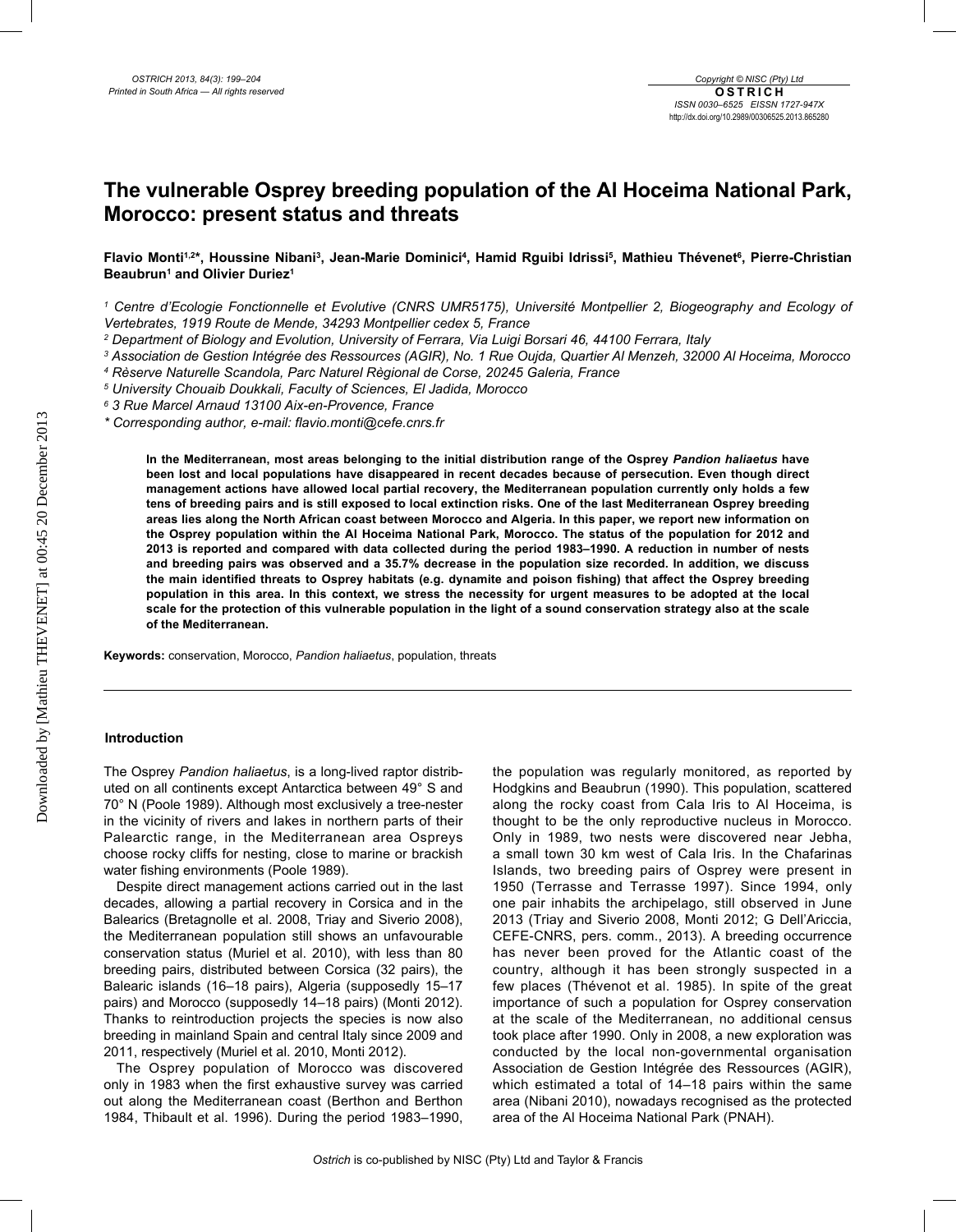Supported by the Mediterranean Small Island Initiative, the 'Haut Commissariat aux Eaux et Forêts et à la Lutte contre la Désertification' took the initiative to realise a global census of the Osprey population of the Al Hoceima National Park in 2012 and 2013. For the first time, nests were thoroughly checked by climbing on the rocky cliffs. Such an approach allowed validation of the occurrence of reproduction and to record the exact number of active nests (number of breeding pairs) and of eggs and/or chicks in the population.

We report the current status of the Osprey population of the Al Hoceima National Park in 2012–2013. These results are compared with historical data from previous surveys conducted between 1983 and 1990 (only published as internal reports; Hodgkins and Beaubrun 1990). In addition, we describe and quantify the main threats to Ospreys that were identified during our field sessions in the area.

#### **Materials and methods**

#### *Study site*

The Al Hoceima National Park (Figure 1) is classified as a semi-arid to arid Mediterranean bioclimatic zone located on the northern coast of Morocco (Al Hoceima, 42°39′ N, 11°05′ E). It consists of both a marine and terrestrial area of 19 600 ha and 28 400 ha, respectively. The protected area, expanding over 40 km of coastline along the Mediterranean Sea from Cala Iris to Al Hoceima, is characterised by high calcareous cliffs, marine caves and small rocky islets close to the seashore, which for the most part belong to Spanish territories (e.g. Peñón de Vélez de la Gomera). The fish fauna is particularly rich and includes both Mediterranean and Atlantic species coming in through the nearby Strait of Gibraltar (Nibani 2010). Some of these species represent good potential prey for Ospreys, which nest on rocky pinnacles along the sea coast (Thibault et al. 1996).

#### *Census methods*

Previous surveys in the period 1983–1990 were performed only via distant observations, using boats at sea or a telescope from land. The position of each nest was recorded on a geographical map and photos taken for better identification (Hodgkins and Beaubrun 1990). Nests were considered as occupied according to Ospreys' behaviour, i.e. presence of individuals at the nest or in its surroundings when nest content was not visible at all from distance. In other cases, nests were considered as unoccupied if nothing was detected in the nest or no Ospreys were observed in the vicinity of it or as undetermined when no information was available.

The 2012–2013 census took place in May (as in 1983–1990), at the time when most breeding Ospreys are rearing chicks. A team of five observers, lead by JMD who has 30 years of experience in surveying Ospreys in the Mediterranean, participated in the mission. Fieldwork consisted of 4 d of observations each year from land and 4 d of coastal surveys at sea. Osprey nests were searched for along the cliffs during coastal surveys by means of local fishermen's boats, and nest contents were first checked at distance from land using a telescope. Since we covered the whole 40 km of coast included in the protected area,



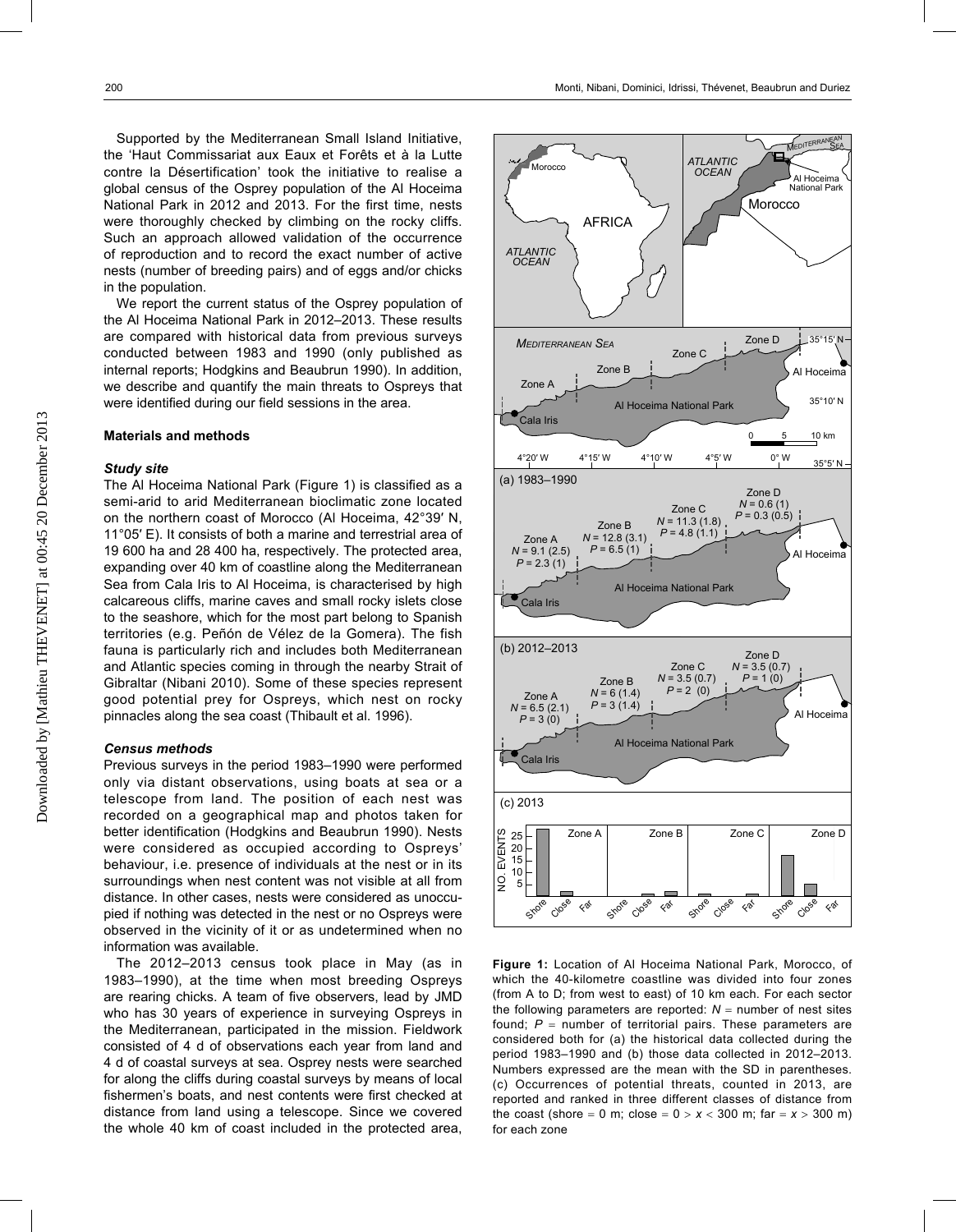all occupied Osprey territories were surveyed. A nest was considered as active if at least one egg was laid. In order to avoid risks of errors in counting eggs and chicks from above, nest occupancy and nest contents were validated by climbing rocky cliffs to the vicinity of nests. Osprey presence and number of eggs and chicks were hence unequivocally assessed. Hatchlings were measured, weighed and individually marked by a metal ring (CRBPO-MNHN, Paris) and a white-coloured ring with a three-letter code (for long-distance identification).

Both in 2012 and 2013, threats potentially affecting the Osprey population were observed in the protected area. The 40 km of coast along the PNAH were divided into four zones (from A to D; from west to east) of 10 km each. During 4 d of surveys at sea in 2013, we recorded all events representing a potential disturbance, assigned it to the relative geographical sector and noted its distance from the coast according to three different classes of distance (shoreline, within 300 m, or greater than 300 m). Annual quantification of fishing and estimates of each threat were reported also according to the National Office of Fisheries of Morocco (ONP) estimates (http://www.onp.co.ma) and to Nibani (2010); their negative effects on both habitats and species are here reported and discussed. Means  $\pm$  SD are reported.

#### **Results and discussion**

#### *Historical data and present population status*

A regular census of the Osprey population was carried out during the 1983–1990 period, except for the years 1984 (partial census) and 1988 (Hodgkins and Beaubrun 1990). In 1983, this population was initially estimated at 10–15 pairs (Berthon and Berthon 1984, Hodgkins and Beaubrun 1990). During this early monitoring period, a total of 52 different nest structures were recorded (mean per year =  $33.6 \pm 6.2$ ) and 14 ( $\pm$ 1.8) territorial pairs were located (Figure 1). The population maintained a stable trend showing limited variation in numbers during the period 1983–1990 (Table 1).

In 2012 and 2013, a total number of 23 (mean per year  $= 19.5 \pm 4.9$ ) nest structures were recorded in the PNAH, between Cala Iris and Al Hoceima (Figure 1). In these two years, 6.5 ( $\pm 3.5$ ) nests were obviously abandoned (structures were formed by only a few branches and the nests appeared to have been unused for several years). Four nests were occupied by a territorial male alone, whereas another three hosted non-reproductive pairs (no egg/chick observed). A breeding occurrence was only recorded in five and seven sites in 2012 and 2013, respectively (6.0  $\pm$  1.4 for both years).

The whole population was estimated at 20–25 adults, to which 8–12 chicks might be added per year. Chicks were about three weeks old at the time of our visits in 2012–2013, meaning that egg laying approximately occurred between March and April and hatching at the end of April (according to an incubation length of 35–42 d reported by Cramp and Simmons 1980). Only six out of the nine territorial pairs observed were actually breeding, and represented the effective reproductive nucleus of the population in May 2012 and 2013. A reduction in the number of nests and territorial pairs was hence recorded,

**Table 1:** Historical (1983–1990) and present (2012–2013) population data recorded in the PNAH. For each year are reported the number of nests (*N* nests), the number of territorial pairs (*N* pairs), the number of abandoned nests (Nests abandoned) and number of nests with undetermined status (Nests undet.). For the periods 1983–1990 and 2012–2013, the mean values  $\pm$  SD are reported.  $*$  = Incomplete census in 1984, not included in mean values,  $**$  = number of pairs that actually reproduced in 2012 and 2013

| Year  | N nests        | N pairs                     | <b>Nests</b>   | <b>Nests</b> |
|-------|----------------|-----------------------------|----------------|--------------|
|       |                |                             | abandoned      | undet.       |
| 1983  | 24             | 14                          | 9              |              |
| 1984* | 9              | 6                           | 3              | 0            |
| 1985  | 32             | 15                          | 14             | 3            |
| 1986  | 33             | 15                          | 17             |              |
| 1987  | 37             | 16                          | 16             | 5            |
| 1989  | 33             | 11                          | 10             | 12           |
| 1990  | 43             | 13                          | 31             | 0            |
| Mean  | $33.6 \pm 6.2$ | $14 \pm 1.8$                | $16.2 \pm 7.9$ | $3.7 + 4.5$  |
| 2012  | 16             | $8(5**)$                    | 4              | 4            |
| 2013  | 23             | $10(7**)$                   | 9              | 4            |
| Mean  | $19.5 \pm 4.9$ | $9 \pm 1.4$ (6 $\pm$ 1.4**) | $6.5 \pm 3.5$  | $4 + 0$      |

and a 35.7% decrease in population size has occurred since 1990. In 2012 and 2013, the Osprey population size of Morocco was hence well below the numbers estimated during previous surveys (Berthon and Berthon 1984, Thibault et al. 1996).

Due to the lack of systematic and repeated censuses during the early breeding season, no data on previous nest failure were available, meaning that the actual breeding population may be larger than our estimate based on the number of active nests. For instance, some of the breeding females that might have failed earlier in the season might have already moved away at the time of the census in May. Thus, the population decrease could be perhaps less dramatic than suspected.

However, old counts performed during 1983–1990 were carried out also in the month of May during each year and hence at the same breeding stage as those of 2012 and 2013. Therefore, if we assume that rates of breeding failure at incubation stages remained similar between the 1980s and 2010s, the surveys must be comparable. Nevertheless, since we employed a more reliable monitoring method (previous counts being carried out only via distant observations), this might have impacted total numbers.

On this basis, our survey strongly suggests that a strong decrease in population size has occurred during the last 20 years from 14–16 pairs in the 1980s to the only six breeding pairs and nine territorial pairs in 2012–2013. At the same time, the total number of observed nest structures decreased from 52 to 23 nests. Two types of factors could explain why some nest structures have disappeared in recent decades. First, environmental factors such as wind and rain could have destroyed unused nests. Second, inhabitants of the neighbouring villages frequently explore the coastal cliffs to use dynamite fishing and their repeated passages together with continuous explosions can have accelerated the process of nest demolition. Both factors could be responsible for rapid nest destruction.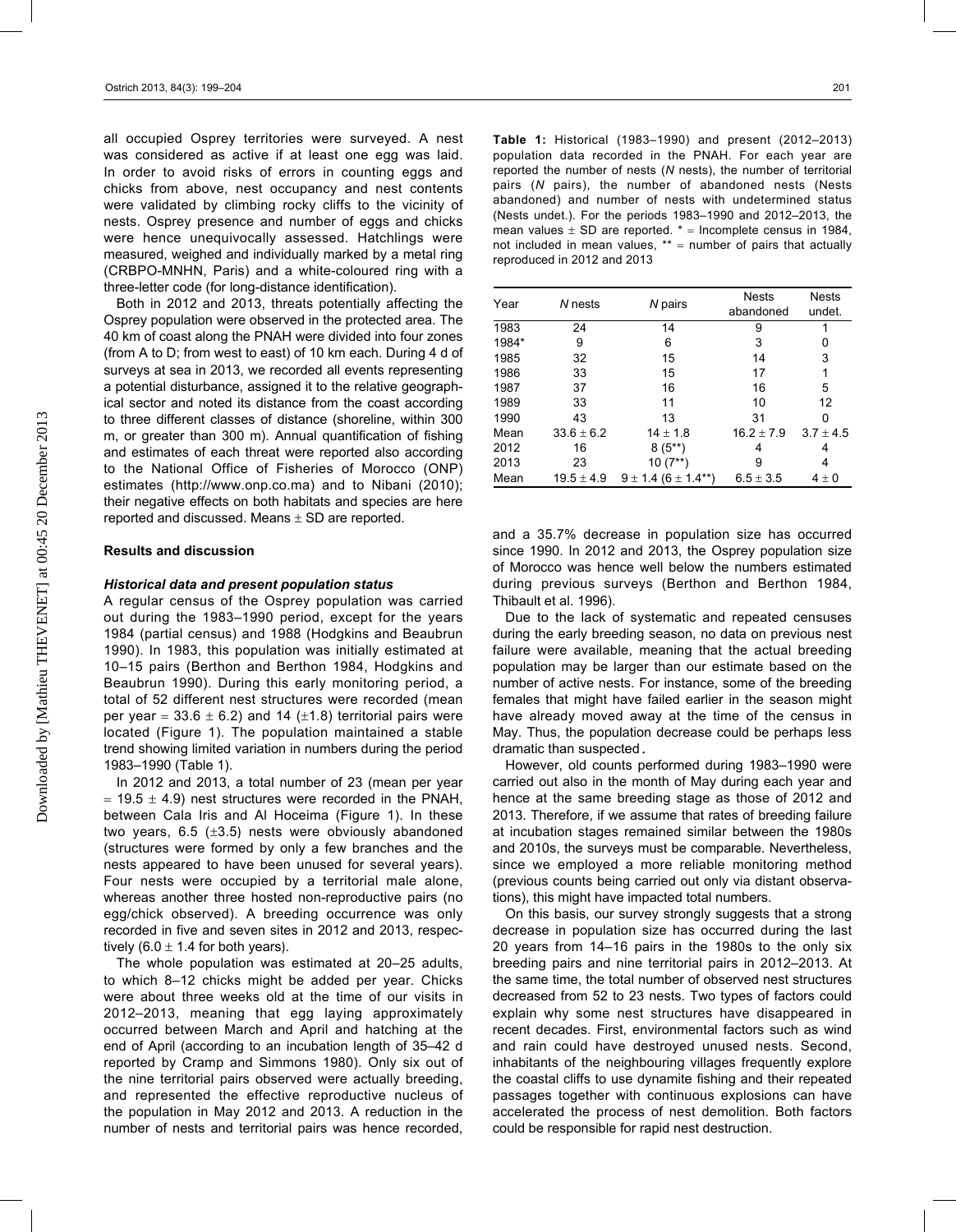To conclude, a systematic monitoring protocol to record population demographic parameters (e.g. the presence and number of birds and their breeding status, hatching and fledging success) during each breeding season is required and should be adopted as soon as possible by the PNAH. The current situation requires urgent and efficient measures aimed at the preservation of this vulnerable population (Monti 2012).

#### *Potential threats identified within the PNAH*

During the field census of 2012–2013 several important threats potentially affecting the Osprey population were observed. In 2013, we counted a total of 62 events during four days of coastal surveys within the park (Figure 1). The majority of them occurred at the borders of the protected area, in the surroundings of the villages of Cala Iris (zone  $A = 56.4\%, n = 35$ ) and Al Hoceima city (zone D = 35.4%,  $n = 22$ ). Few cases were detected in the central zones of the park (zone B = 4.8%,  $n = 3$ ; zone C = 3.2%,  $n = 2$ ). In total, 95.1%  $(n = 59)$  of the events was recorded within 300 m from the coast (0 m = 74.2%,  $n = 46$ ; 0 >  $x < 300$  m  $= 20.9\%$ ,  $n = 13$ ), often close to Osprey nests. Only three occurrences (4.9%) were detected at a distance greater than 300 m. These potential threats are listed below:

- (1) Fishing represented the main cause of both direct and indirect disturbance for Osprey. According to ONP (http://www.onp.co.ma) estimates, a total amount of 5 510 tons of fish has been officially extracted for the harbours of Al Hoceima and Cala Iris, in the first 10 months of 2012. In the same year, intensive trawl fishing was observed near the coast within the PNAH. Some 2 200 tons of fish are estimated to be extracted per year by the 14 vessels that currently work in the area of the PNAH (Nibani 2010). This practice is likely to strongly disturb the breeding grounds of demersal fish and may deplete breeding fish stocks (Jones 1992). Even if trawl fishing does not directly deplete Osprey prey (e.g. fishes living close to the sea surface) and/ or disturb breeding Ospreys, if vessels work far away from the coast, it is certainly damaging for the whole marine ecosystem and consequently for bird species linked to it. In several studies, a negative effect of such practices has been described for seabirds (Arcos et al. 2008). Over a long time span, seabirds might run into difficulties satisfying their food requirements, with repercussions on both reproduction and survival (Cury et al. 2011). Trawl fishing is also known to deteriorate marine ecosystems by destroying non-target benthos, causing post-fishing mortality of damaged organisms, and long-term changes to benthic community structure (Jones 1992). In order to minimise disturbance and negative effects, the number of vessels should be regulated, access to the park forbidden, as well as traffic shifted to a set distance from the coast. In this context, artificial obstacles were placed (in the first months of 2013) on the sea bed to reduce trawlers activities inside the PNAH. Therefore, we only counted three passages of actively fishing trawling vessels (at  $>300$  m from the coast) in May 2013.
- (2) Dynamite fishing is commonly used within PNAH (Nibani 2010). Men sitting on vertical cliffs and watching for a

shoal of fish represented the prelude to dynamite fishing (Nibani 2010). The dynamite is tossed from the cliff in order to kill fish, which come up to the sea surface and are collected by a swimmer. Ten to 15 individuals, mainly in the vicinity of the villages of Al Hoceima and Bades, are estimated to routinely use this illegal technique within the PNAH and to extract 367 tons of fish per year (Nibani 2010). In 2013 (during 4 d of surveys at sea), we recorded the presence of dynamite fishermen in two different cases.

- (3) Copper sulphate fishing for octopus *Octopus vulgaris* is commonly used by at least 15 local fishermen (counts according to Nibani 2010). From an inflatable boat moving slowly on the sea surface, fishermen screened the water until an octopus was detected. They then forced the octopus to come out of its hole by means of copper sulphate spread from the surface. Although this fishing is focused on a single species, sulphate quickly spreads, poisoning marine organisms in the surroundings.
- (4) Occurrence of scuba spear fishing was also recorded in one case. However, this fishing practice is currently performed by foreign people on powerful motorboats coming into the integral zone of the PNAH from the harbour of Cala Iris (Nibani 2010).
- (5) Small-scale commercial or subsistence fishing practices, by means of small boats and traditional techniques such as rod and tackle, throw nets and drag nets, represent the principal economic income for c. 3 650 fishermen working within the PNAH territory (estimates for the province of Al Hoceima; Nibani 2010). They are able to extract a total biomass of 1 500 tons of fish per year (Nibani 2010). In 2013, we recorded a total of 54 cases of presence of local fishermen in close proximity of Osprey nests, within the integral protection zone of the park (Figure 1). Breeding Ospreys are disturbed both during the phase of territory settlement (adults were frequently observed changing nest structures at the beginning of the breeding season due to the steady presence of local people (HN unpublished data). This could lead to failures of breeding attempts, i.e. during the incubation or chick-rearing period. Human fishing zones should therefore be limited to areas distant from Osprey nests (e.g.  $>500$  m to avoid any alarming displays of Ospreys; Bretagnolle and Thibault 1993).
- (6) An old garbage dump has been releasing rubbish at sea in the vicinity of an Osprey nest located close to the borders of the National Park and to the harbour of Al Hoceima for decades. Rubbish was partially burnt or dumped directly into the sea. Although the dumping site has been officially moved far away inland, we still recorded occasional activities at this site. The foraging opportunities offered by the site, thanks also to abundant fish discards coming from the activities of the harbour, attract 1 000 Yellow-legged Gulls *Larus michaellis*. This gull species is known to be a potential threat for breeding seabirds, since gulls can plunder eggs or chicks at the nest (Libois et al. 2012). This Osprey nest was indeed one of the non-active ones in 2012–2013.
- (7) Disturbance of breeding Ospreys by motor boats is suspected to occur. On the beach of Al Hoceima,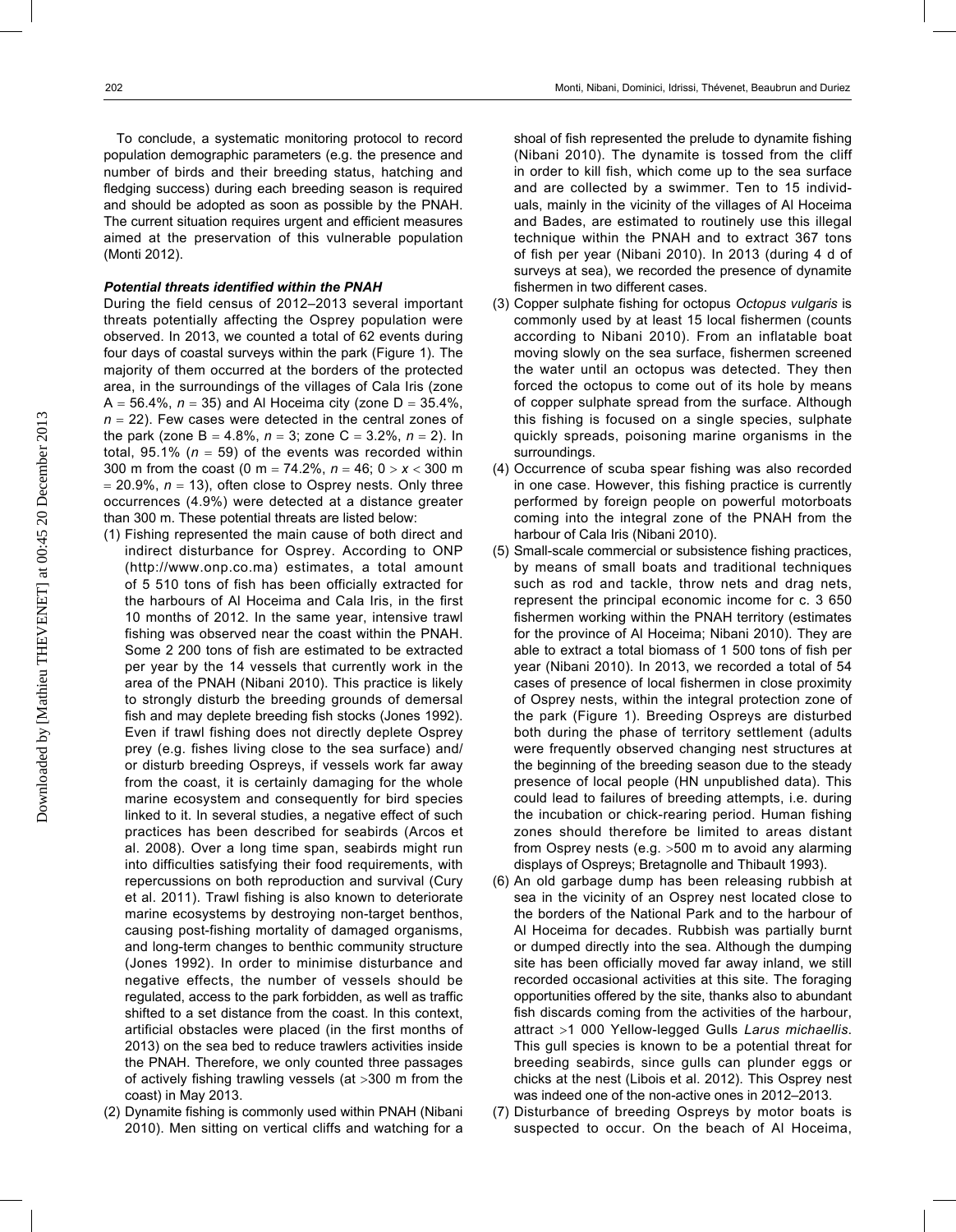10–14 watercraft can be rented by tourists from April to September. Tourists are then allowed within the park, where no restrictions are specified. Noises from their boat engines can disturb nesting Ospreys. Such traffic should be forbidden, or at least regulated within the park.

(8) During the past, Osprey chick consumption was suspected to occur. As an ancient tradition, reported by elderly residents of villages and confirmed by the AGIR association, fishermen used to retrieve Osprey chicks from the nests to eat them for improving their own skills in fishing. An estimate of the past consumption's occurrences has not been clearly possible. Moreover, it is not known if this practice still occurs nowadays even if it may be directed to other species. Despite this, we recorded that a chick, previously ringed by us in 2012, was collected alive in the nest by a local person and illegally traded (HN pers. comm*.*). Environmental education programs should be improved, resulting in a future better knowledge of the local richness in term of habitat and species.

### **Conclusions**

The PNAH appears to be strongly exposed to different human pressures that are likely affecting Osprey survival and threatening local biodiversity. Direct effects of such threats, especially those resulting from illegal fishing practices such as dynamite fishing and poisoning, have strong implications for Osprey conservation, but also for the entire marine biodiversity of PNAH. In the past, traditional fishing represented one of the major economic incomes for precarious local people living inside the park's boundaries. From the 1980s, a noteworthy exodus of persons that came from other parts of Morocco to settle in the Rif region occurred. As a result, the province of Al Hoceima witnessed a rapid demographic increase from 54 319 inhabitants in 1960 to 109 990 in 2004 (Nibani 2010). Better economic possibilities favoured progress in fishing methods (e.g. improvements in technical systems used on boats) that enhanced pressures on the marine environment. Decline of several fish stocks was one of the most evident negative effects exerted by such vessels and by the use of illegal fishing activities such as dynamite fishing and poisoning (Nibani 2010), even if there is currently no direct evidence of insufficient food supply for the Ospreys. The park is also threatened by possible future coastal development and urbanisation. Local practices in land use (e.g. in 2013, the building of a new harbour started within the PNAH territory) together with the increasing touristic pressure are seriously undermining the natural resources of this area, considered as one of the most representative Mediterranean biotope for its high biodiversity in terms of species and habitats.

The park should arrange for administrative authorities to plan strong conservation actions in the area. However, any management action must be based upon a good understanding of the functioning of animal populations. At present, basic information on the spatial ecology of Ospreys in the Mediterranean is still lacking, affecting the possibility of putting into action precise conservation measures for the species at regional scales. Further

studies should investigate such topics with particular attention, to test the existence of connectivity between the different Mediterranean Osprey populations. This will help to understand the rate of isolation of these populations and allow evaluation of the extinction risk of each population, such as that of the Al Hoceima National Park.

*Acknowledgements* — We are grateful to Haut Commissariat aux Eaux et Forêt et à la Lutte Contre la Désertification and the Mediterranean Small Islands Initiative PIM coordinated by the French 'Conservatoire du Littoral'. This project benefits from the support of the Foundation Prince Albert II de Monaco and the Associazone italiana delle Fondation Prince Albert II de Monaco ONLUS. We thank R Choquet who supported us during fieldwork in 2013, D Grémillet and L Fusani helped us revise a previous draft of the manuscript, as well as P Saurola and an anonymous referee. FM is supported by a grant from the Maremma Regional Park, Italy, and by a mobility grant from the Università Italo Francese/ Université Franco Italienne.

#### **References**

- Arcos JM, Louzao M, Oro D. 2008. Fishery ecosystem impacts and management in the Mediterranean: seabirds point of view. In: Nielsen JL, Dodson JJ, Friedland K, Hamon TR, Musick J, Verspoor E (eds), *Reconciling fisheries with conservation*. Proceedings of the 4th World Fish Congress. Bethesda, Maryland: American Fisheries Society. pp 1471–1479.
- Berthon D, Berthon S. 1984. Compte rendu de l'expédition Balbuzard sur les côtes méditerranéennes du Maroc. *Oiseau et la Revue Francaise d'Ornithologie* 54: 201–213.
- Bretagnolle V, Mougeot F, Thibault JC. 2008. Density-dependence in a recovering Osprey population: demographic and behavioural processes. *Journal of Animal Ecology* 77: 998–1007.
- Bretagnolle V, Thibault JC. 1993. Communicative behavior in breeding Ospreys (*Pandion haliaetus*): description and relationship of signals to life history. *Auk* 110: 736–751.
- Cramp S, Simmons KEL (eds). 1980. Osprey. In: *Handbook of the birds of Europe, the Middle East and North Africa. The birds of the western Palearctic, vol. 2: Hawks to bustards*. Oxford: Oxford University Press. pp 265–277.
- Cury PM, Boyd IL, Bonhommeau S, Anker-Nilssen T, Crawford RJM, Furness RW, Mills JA, Murphy EJ, Österblom H, Paleczny M et al. 2011. Global seabird response to forage fish depletion: one-third for the birds. *Science* 334: 1703–1706.
- Hodgkins M, Beaubrun P. 1990. Description et cartes de 52 emplacements de nids de Balbuzard (*Pandion haliaetus*) sur la côte du Parc biologique des Bokkoyas et dans d'autres lieux de la Province d'Al Hoceima. Unpublished report. USAID et Eaux et Forêts Maroc Ed.
- Jones JB. 1992. Environmental impact of trawling on the seabed: a review. *New Zealand Journal of Marine and Freshwater Research* 26: 59–67.
- Libois E, Gimenez O, Oro D, Minguez E, Pradel R, Sanz-Aguilar A. 2012. Nest boxes: a successful management tool for the conservation of an endangered seabird. *Biological Conservation* 155: 39–43.
- Monti F. 2012. The Osprey, *Pandion haliaetus*. State of knowledge and conservation of the breeding population of the Mediterranean basin. Initiative PIM.
- Muriel R, Ferrer M, Casado E, Calabuig CP. 2010. First successful breeding of reintroduced Ospreys *Pandion haliaetus* in mainland Spain. *Ardeola* 57: 175–180.
- Nibani H. 2010. Recherche et planification participative du secteur de la pêche artisanale à travers l'analyse systémique et prospective de durabilité dans la Zone Marine du Parc National